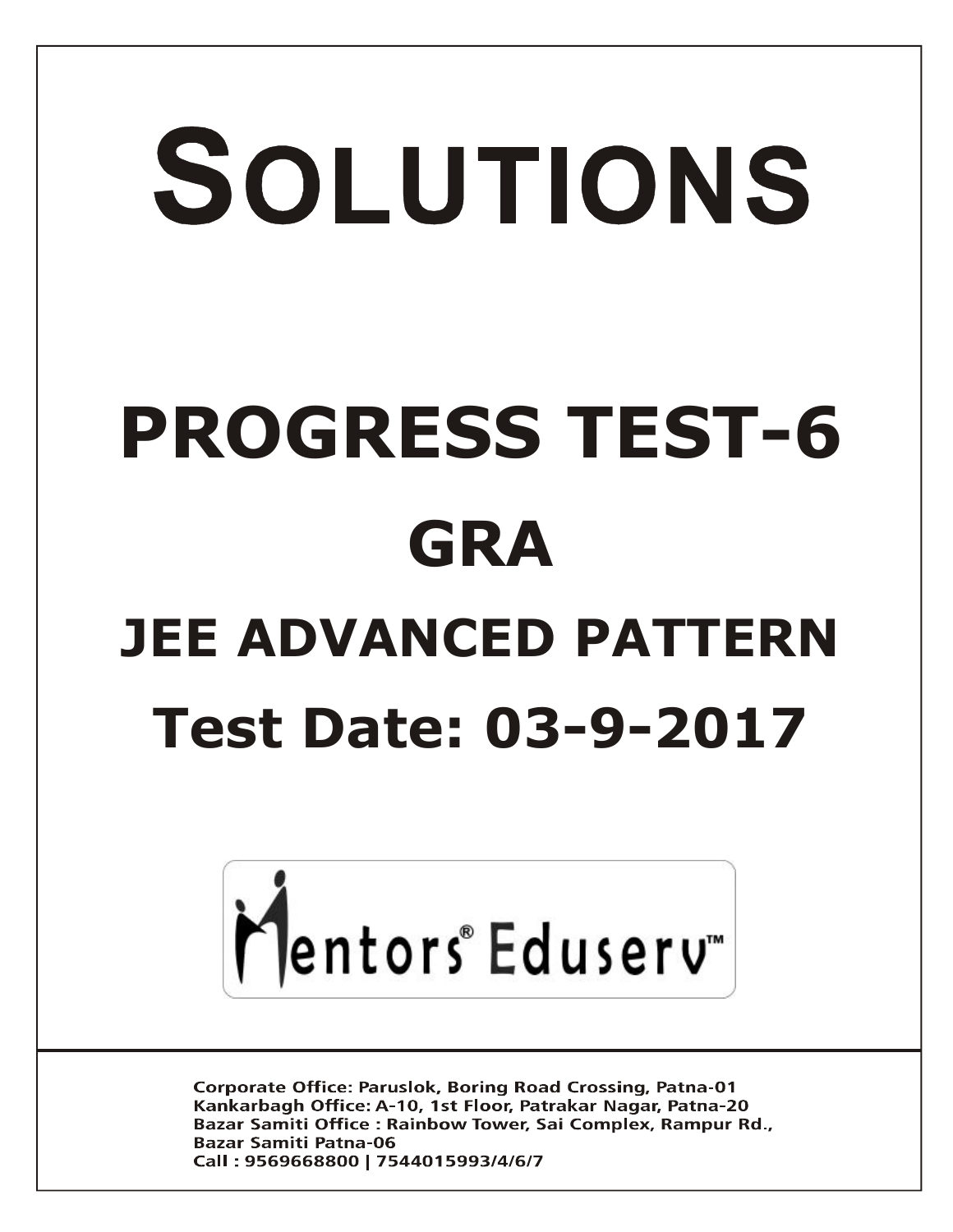[ **2** ] **PT-VI (ADV) GRA\_03.09.2017 PHYSICS 1. (D)** The extension developed in the string due to small values of  $\theta$  is :  $x = h \sin \theta \approx h\theta$ Torque about 'O' :  $\tau_0$  = (Mg sin  $\theta$ ) L + (kx)h  $\tau_0 \equiv$  mg  $\theta L$  + kh<sup>2</sup> $\theta$  = (mgL + kh<sup>2</sup>) $\theta$  $\cdots$  (1) or, Also; 0 = I<sup>0</sup> = mL<sup>2</sup> (2)  $ma \sin\theta$ From (1) and (2) : mL $^2$   $\alpha$  = (mg L + kh $^2) \theta$ gL +  $\frac{kh^2}{m}$ ſ  $\setminus$  $rac{1}{2}$   $\left( gL + \frac{kh^2}{m} \right) \theta$  $\overline{\phantom{a}}$ or  $\alpha = \frac{1}{L^2}$  $\setminus$  $\bigg)$  $\theta$  $\frac{\theta}{\alpha}$  = 2 $\pi \sqrt{\frac{1}{1^2} \left( g L + \frac{kh^2}{m} \right)} \theta$  $1\left(\begin{array}{ccc} 1 & k h^2 \end{array}\right)$  $\int$ gL +  $\overline{\phantom{a}}$ gL +  $\frac{kh}{m}$ Now : T = 2 $\pi \sqrt{\frac{c}{\alpha}}$  $\overline{\phantom{a}}$ 2 L  $\backslash$ J ſ gL +  $\frac{kh^2}{m}$  $\mathcal{L}$  $\Rightarrow$   $v = \frac{1}{T} = \frac{1}{2\pi L}$  $\frac{1}{\pi L}$   $\sqrt{gL + \frac{N}{m}}$  $\overline{\phantom{a}}$ Hence (D).  $\setminus$ J **2. (B)** Let the charge on outer surface of plates (1) be x and on the inner (interfacing) surface of plate (1) be y, then charge distribution on other plates is shown in figure (by using charge conservation and  $E = 0$  inside the metallic plates). For electric field to be zero inside the plate 1  $\ell_1 \rightarrow \leftarrow 2\ell_1$ x  $(q - x)$ -(–q–y)  $\frac{1}{\epsilon_0} = \frac{1}{2A\epsilon_0}$ 2A $\epsilon_{\mathsf{0}}$  $\epsilon$  $x \parallel y \quad -y \parallel (q+y) \qquad \parallel (q-x)$  $E_1$   $B_2$ A  $\Rightarrow$   $x = \frac{q}{2}$  &  $q - x = \frac{q}{2}$ C Since  $V_{A}$  $= V_c$   $\Rightarrow V_A - V_B = V_c - V_B$  $\Rightarrow$  E<sub>1</sub>  $\ell_1$  = E<sub>2</sub>  $\ell_2$  $\frac{y}{\ell}$  $\frac{(-q-y)}{2\ell}$  $-q \frac{9}{\text{A}\varepsilon_0}$ <sup>2</sup>  $\Rightarrow \frac{1}{A\varepsilon_0}$   $\ell_1$  $\frac{\epsilon_0}{\epsilon_0}$   $\ell_1 = \frac{\epsilon_0}{\epsilon_0}$   $2\ell_1$  $\epsilon$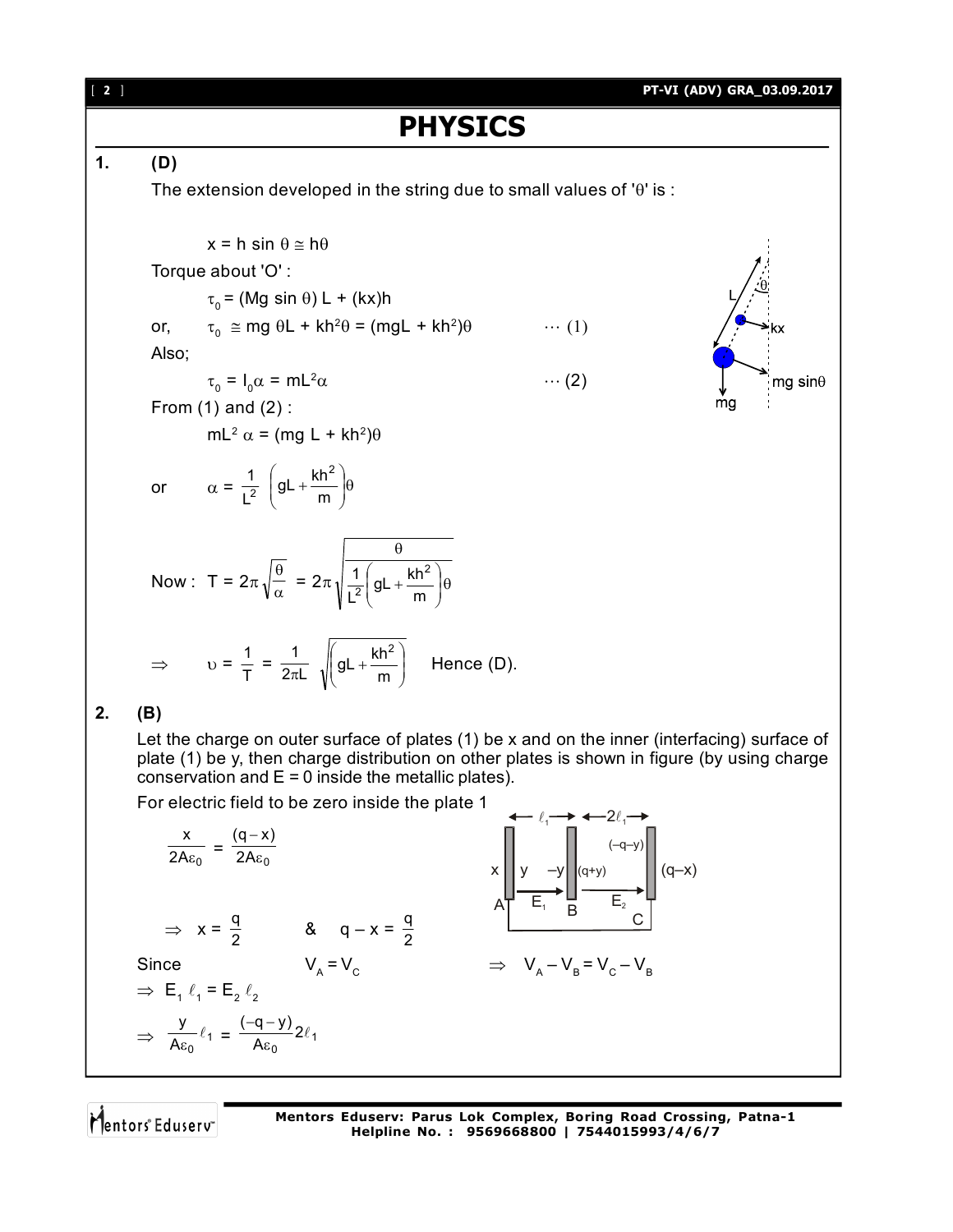$y\ell_1 = -2q\ell_1 - 2y\ell_1$  $3y\ell_1 = -2q\ell_1$  $y = \frac{-2q}{3}$ So, – q – y = – q +  $\frac{2q}{3} = \frac{-q}{3}$ So,Charge on outer surface of plate 1 is  $x = \frac{q}{2}$ Charge on inner (interfacing) surface of plate 1 is y =  $\frac{-2q}{3}$ Charge on outer surface of plate 2 is  $q - x = \frac{q}{2}$ Charge on inner (interfacing) surface of plate 2 is  $(-q - y) = \frac{-q}{3}$ **3. (A) 4. (C)**  $\int dV = -\int \vec{E} \cdot dr$ v 5  $\overline{\phantom{a}}$  $=-\int$ x  $\int_{0}^{\infty} \mathsf{E}_{\mathsf{x}} \mathsf{d} \mathsf{x} \ - \ \int_{0}^{\infty}$ y 0 E<sub>y</sub>dy  $\Rightarrow$  V – 5 = –  $\frac{2k}{2}$  –  $\frac{09}{2}$ 3y 2  $2x^2$   $3y^2$ - $\Rightarrow$  V =  $-\frac{2k}{2}-\frac{8k}{2}$ 3y 2  $2x^2$   $3y^2$  $-\frac{y}{2}$  + 5. **5. (C) 6. (A) 7. (C) 8. (B)**  $B =$  $\mu$  $\pi$ i<br>0  $rac{16}{2\pi r}$   $r = \sqrt{2^2 + 3^2 + 6^2} = 7$  $\therefore$  $=\frac{4\pi\times10^{-7}}{2} \times \frac{7}{7}=2\times10^{-7}$  $\pi$  $B = \frac{4\pi \times 10^{-7}}{2\pi} \times \frac{7}{7} = 2 \times 10^{-7} T$ . **9. (D) 10. (A) 11. (C) 12. (A)**  $E = \frac{KQ}{r^2}$ ,  $V = \frac{Kv}{r}$  $r^2$  r  $=\frac{1}{2}$ , V =  $\frac{1}{2}$ 

 $\overline{\mathbf{g}}$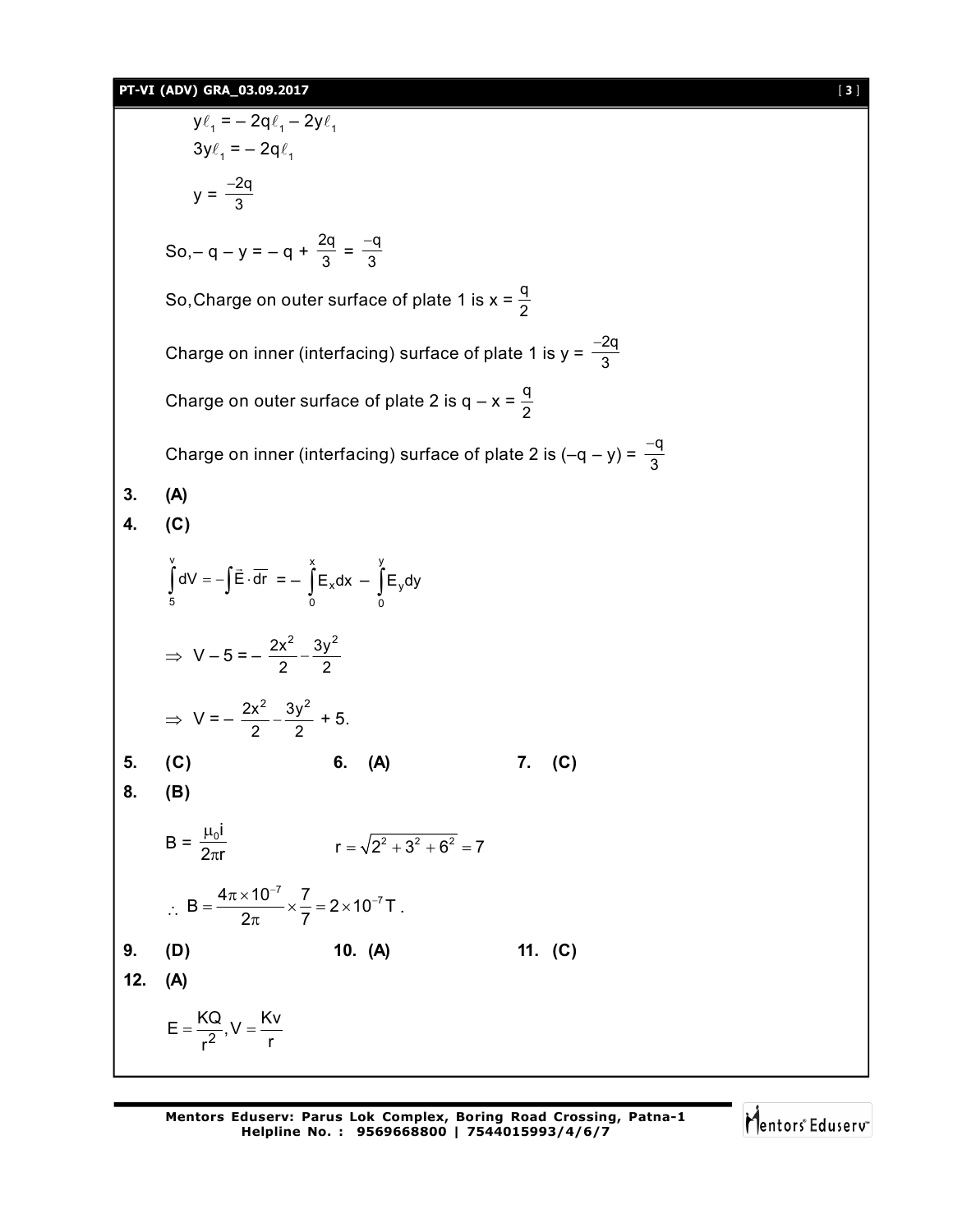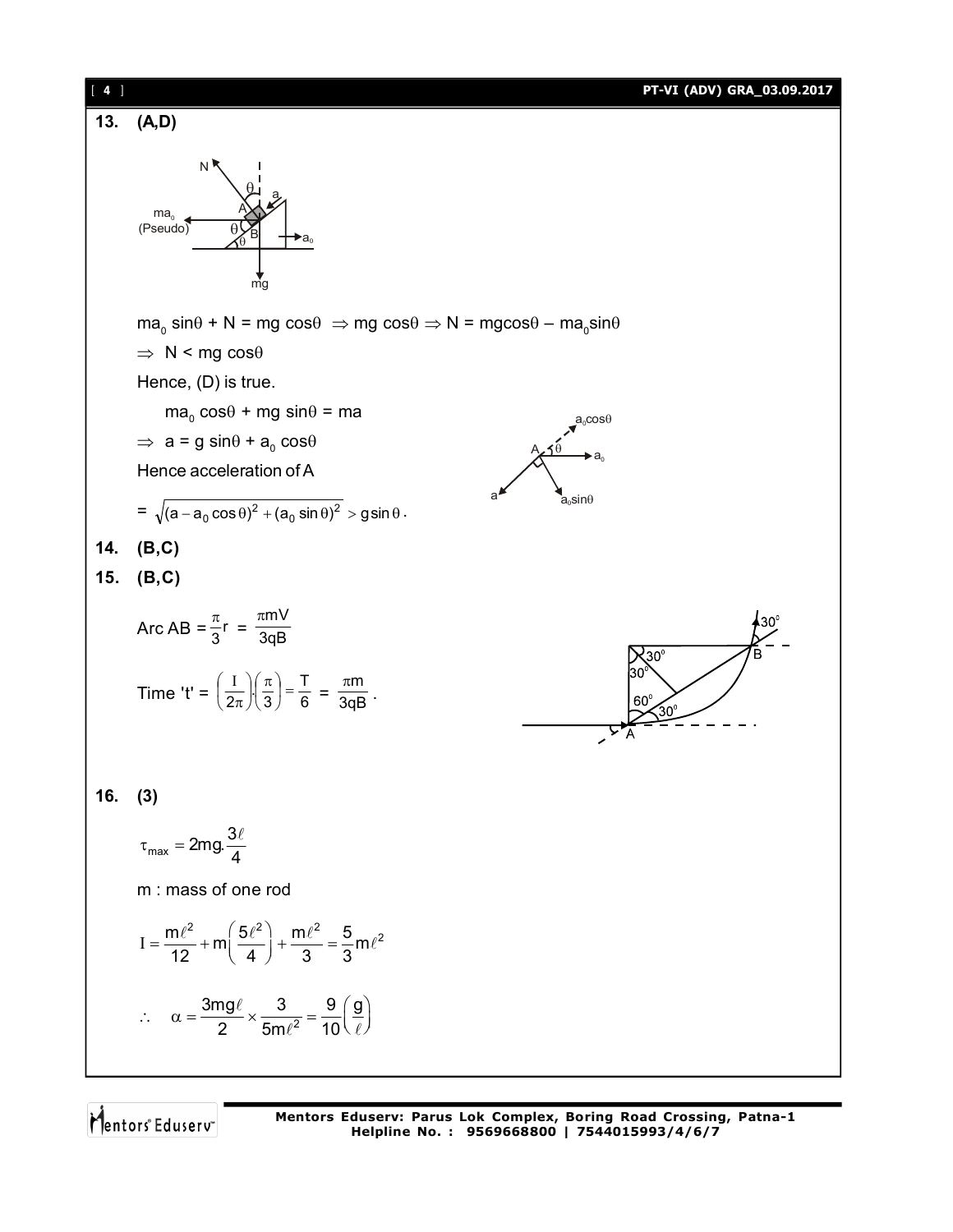## **PT-VI (ADV) GRA\_03.09.2017** [ **5** ]

**17. (4)**  $2\pi$ (d + r) ..<br>0 <sup>.i</sup>1  $\pi$ (d + μ  $=\frac{N \times \mu_0 i_2}{2r}$  $\Rightarrow$  N =  $\frac{1}{i_2}$ 1 i i .  $\frac{r}{\pi(d+r)}$  $\frac{r}{\pi(d+r)} = \frac{54}{3.5} \cdot \frac{0.22 \times 7}{22(0.27)} = 4$ **18. (1)** The particle will move along a circle of radius equal to the radius of circular region in which magnetic field is present. (See in fig.) From  $R = \frac{mv}{qB}$ ;  $v = \frac{qB}{m}$ qBR  $=\frac{1}{2 \times 10^{-3}}$ 6  $2\times 10$  $5\times$ 10 $^{-$ o $\times$ 4 $\times$ (0.1) -- $\times$  $\frac{\times 10^{-6} \times 4 \times (0.1)}{0.40^{-3}} = 10^{-3} \text{ m/s} = 1 \text{ mm/s}.$ **19. (1) 20. (2)** Twice the current flows through the single resistor as through each of the resistors in parallel. Therefore,  $\frac{2}{3}$  of the total potential drop of 15 V appears across the single resistor, and  $\frac{1}{3}$  , or 5V, appears across each parallel resistor. Since the current through one parallel resistor is 2 A, its resistance must be (5 V)/(2 A) =  $\frac{5}{2}$  ohm. **CHEMISTRY 21. (A)** C=C  $\mathsf{CH}_3$ CH<sub>3</sub>—C≡C—CH<sub>3</sub> H<sub>2</sub>/Pd-BaSO<sub>4</sub>/ **2** 1 **2** CH<sub>3</sub>  $H'$   $\rightarrow$   $H$  $\mathsf{R}\:\mathsf{CO}_{\mathsf{3}}\mathsf{H}$  $H_2O$  (anti addition) 2  $CH<sub>3</sub>$  $\mathsf{CH}_3$ OH H H HO N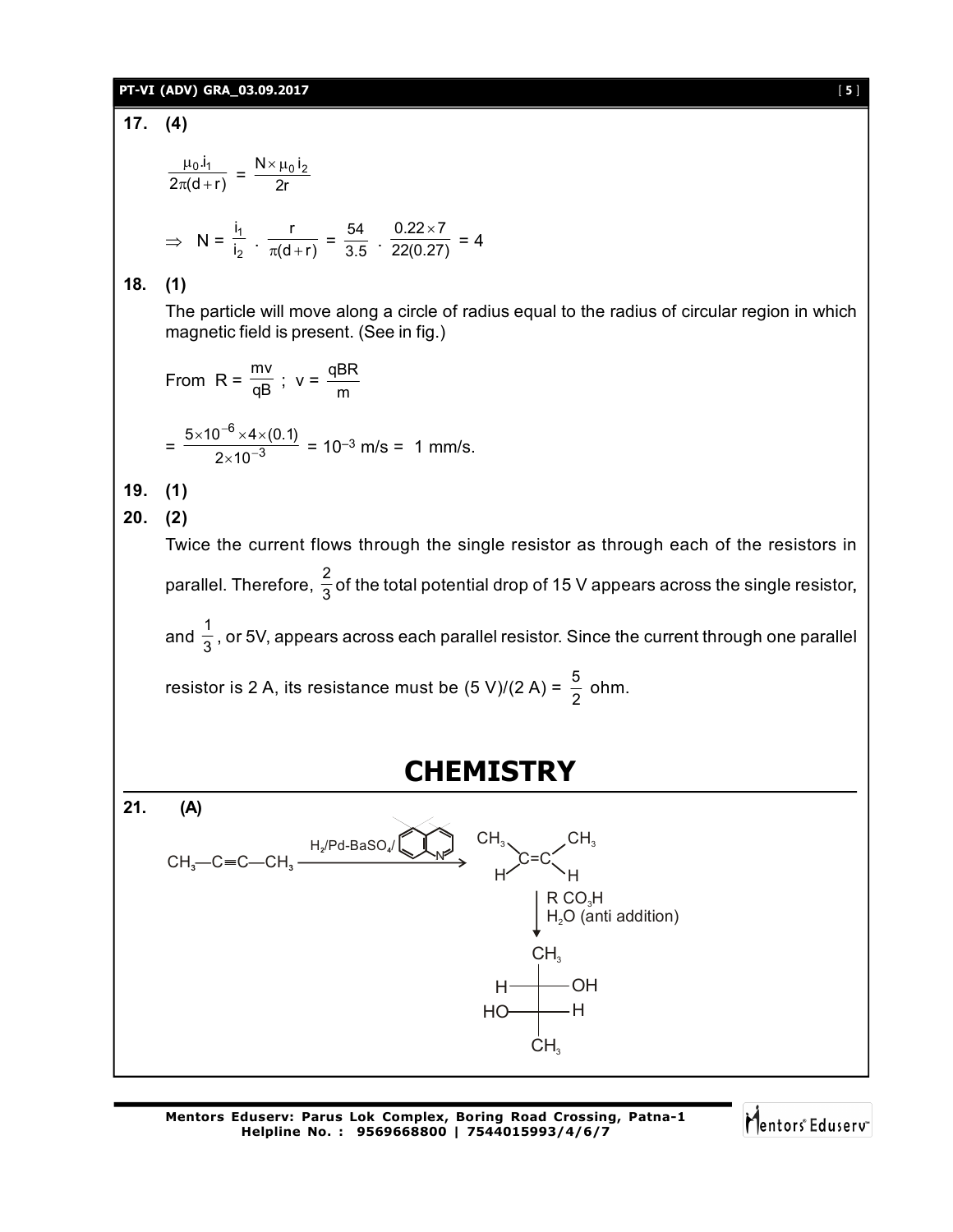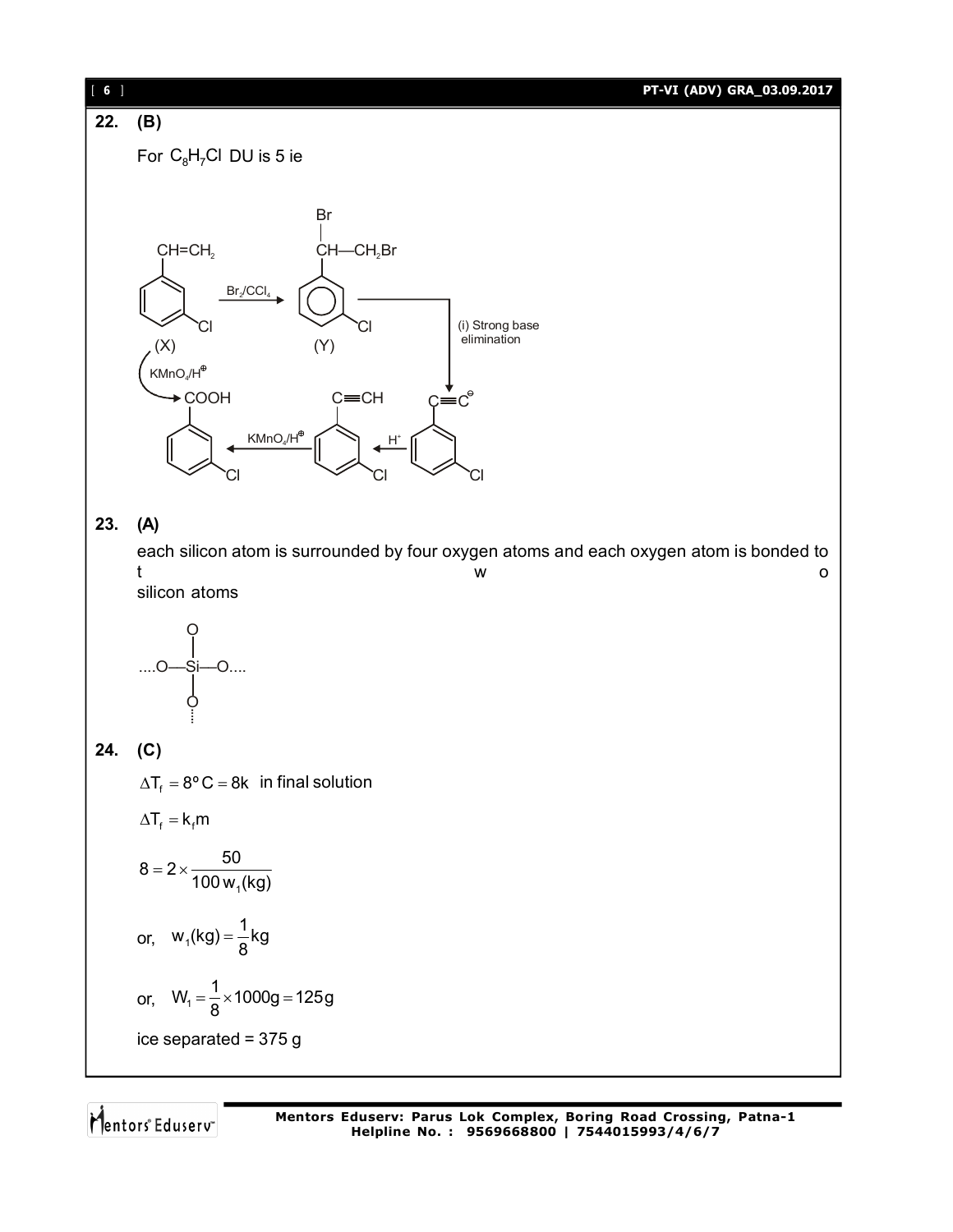## **PT-VI (ADV) GRA\_03.09.2017** [ **7** ]

**25. (C)** BI $_3$ >BBr $_3$ >BCl $_3$ >BF $_3$ =Lewis acidic nature  $\overline{B I_3} > B B I_3 > B C I_3 > B F_3 =$ Lewis acidic nature<br>Back bonding↑ Lewis acid ↓ **26. (B)**  $\Delta T_f = 3 = i k_f m$  $3 = i \times 1.86 \times \frac{1}{1.8}$ 1.86  $=$  i  $\times$  1.86  $\times$  or  $i = 3$ So, complex is [Co(NH $_{\rm 3})_{\rm 5}$ Cl]Cl $_{\rm 2}$ **27. (C)**  $NF_3$  <  $NCI_3$  <  $NBr_3$  <  $NI_3$  Dipole Moment. **28. (D)**  $P_{ext} = \pi_{final}$  $\pi$  = CRT  $3 \times 82.1 = C \times 0.0821 \times 300$ or  $C = 10$  M  $M_1V_1 = M_2V_2$  $1 \times 1 = 10 \times V_2$ or  $V_2$  = 0.1 litre = 100 ml water purified = 900 ml **29. (B) 30. (B)**  $W = \frac{i \times t}{T}E$ F  $=\frac{i\times}{E}$  $0.01 \times 2 = \frac{10}{1000} \times \frac{t}{0.0500} \times 1$ 1000 96500  $\times$  2 =  $\frac{18}{1000} \times \frac{1}{00500} \times 1$  $t = 19.3 \times 10^{4} s$ **31. (B), (C), (D) 32. (A), (B) 33. (B,D)**  $_2 = CH - Br \xrightarrow{H^+Br} CH_3 - CH - Br \xrightarrow{Br^-} CH_3 - C$ Br More Stable  $CH_2 = CH - Br \xrightarrow{H^+Br} CH_3 - CH - Br \xrightarrow{Br^-} CH_3-CH - Br$ 

Mentors Eduserv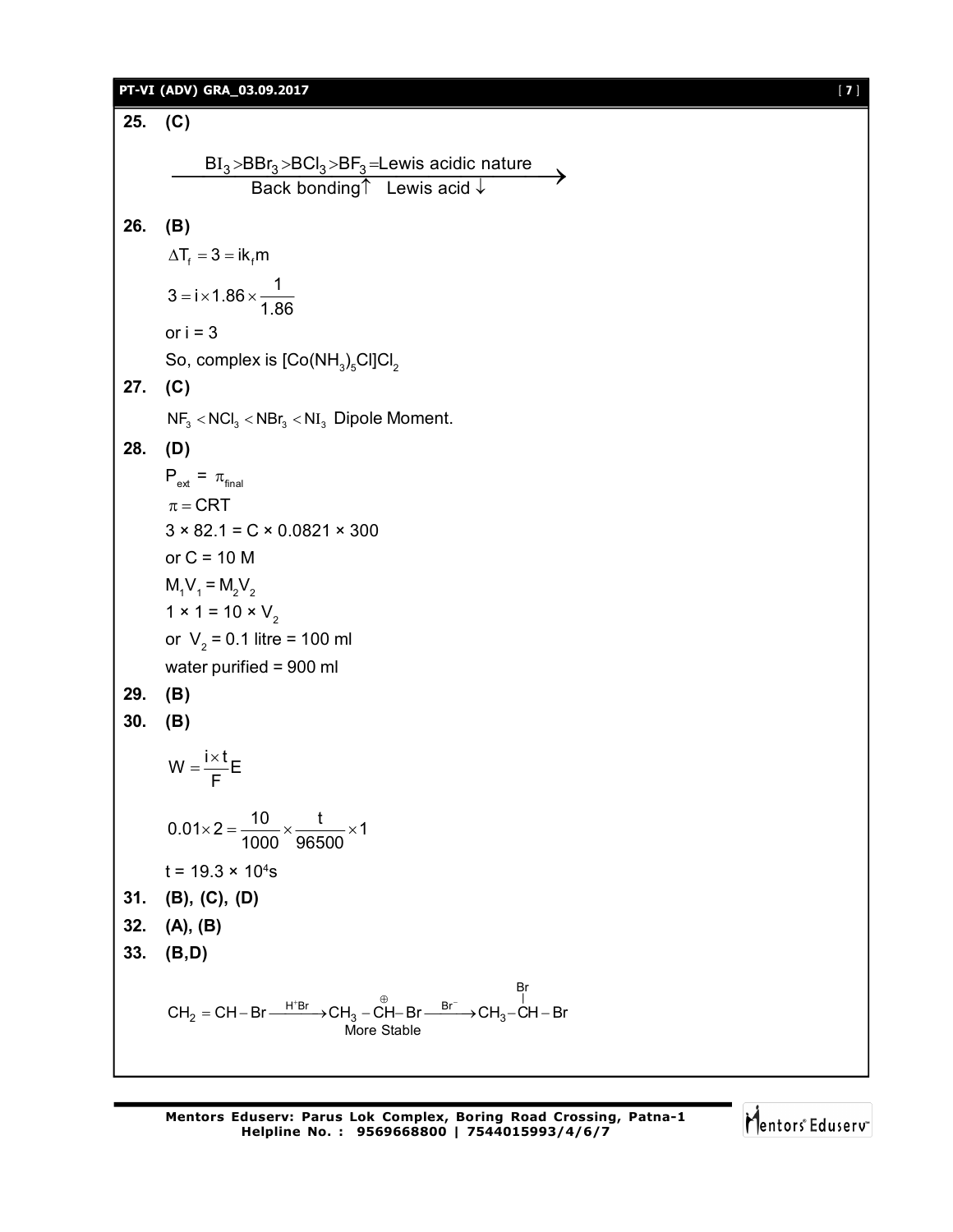[ **8** ] **PT-VI (ADV) GRA\_03.09.2017**

 $_{2} = CH - Br \xrightarrow{H^{+}} CH_{3} - CH - Br \xrightarrow{Br^{-}} CH_{3} - C$ Br More Stable  $CH_2 = CH - Br \xrightarrow{H^+} CH_3 - \overset{\oplus}{CH} - Br \xrightarrow{Br^-} CH_3 - \overset{\oplus}{CH} - Br$  $\mu_2 = \text{CH}-\text{COOH}\xrightarrow{\text{H}^+} \text{CH}_2-\text{CH}_2-\text{COOH}\xrightarrow{\text{Br}^-} \text{CH}_2-\overset{\text{I}}{\text{CH}_2}.$ Br  $CH_2 = CH - COOH \xrightarrow{H^+} CH_2 - CH_2 - COOH \xrightarrow{Br^-} CH_2 - CH_2-COH$ **34. (A), (B), (C)**  $q = 0$ ,  $w = 0$  $\Delta U = q + w = 0$  $T_1 = T_2$  $P_1 V_1 = P_2 V_2$ Note:-  $P_2 V_2^{\gamma} = P_1 V_1^{\gamma}$  is for reversible adiabatic process **35. (C), (D)** No of particle  $= i \times c$ no of particle are same solution are isotonic  $(A)$  .  $1 \times 1 \ne 1 \times 2$  $(B)$ . 1×1  $\neq$ . 1×3  $(C)$ ,  $1 \times 3 = 0.1 \times 3$  $(D)$ ,  $1 \times 3 = 0.1 \times 3$ C,D have example of isotonic solution **36. (2)** OH OH 4  ${\sf H_2C}$  – CH = CH – CH $_2$   $\longrightarrow \frac{1.0 {\rm SO}_4}{2.{\rm NaHSO}_3/{\rm H_2O}}$   $\rightarrow$  H $_2$ C – CH – CH – CH $_2$ OH OH OH OH \* \*  $\hat{C}$ =2 (similar) So, optically active compounds = 2 **37. (1) 38. (4)** Total number of species are :  $N_2^{\scriptscriptstyle +},O_2^{\scriptscriptstyle -},B_2^{\scriptscriptstyle -},N_2^{\scriptscriptstyle 2 -}$ **39. (2)** C=C=C=C=C  $\mathsf{H}_3\mathsf{C}$ H  $\mathsf{CH}_3$ H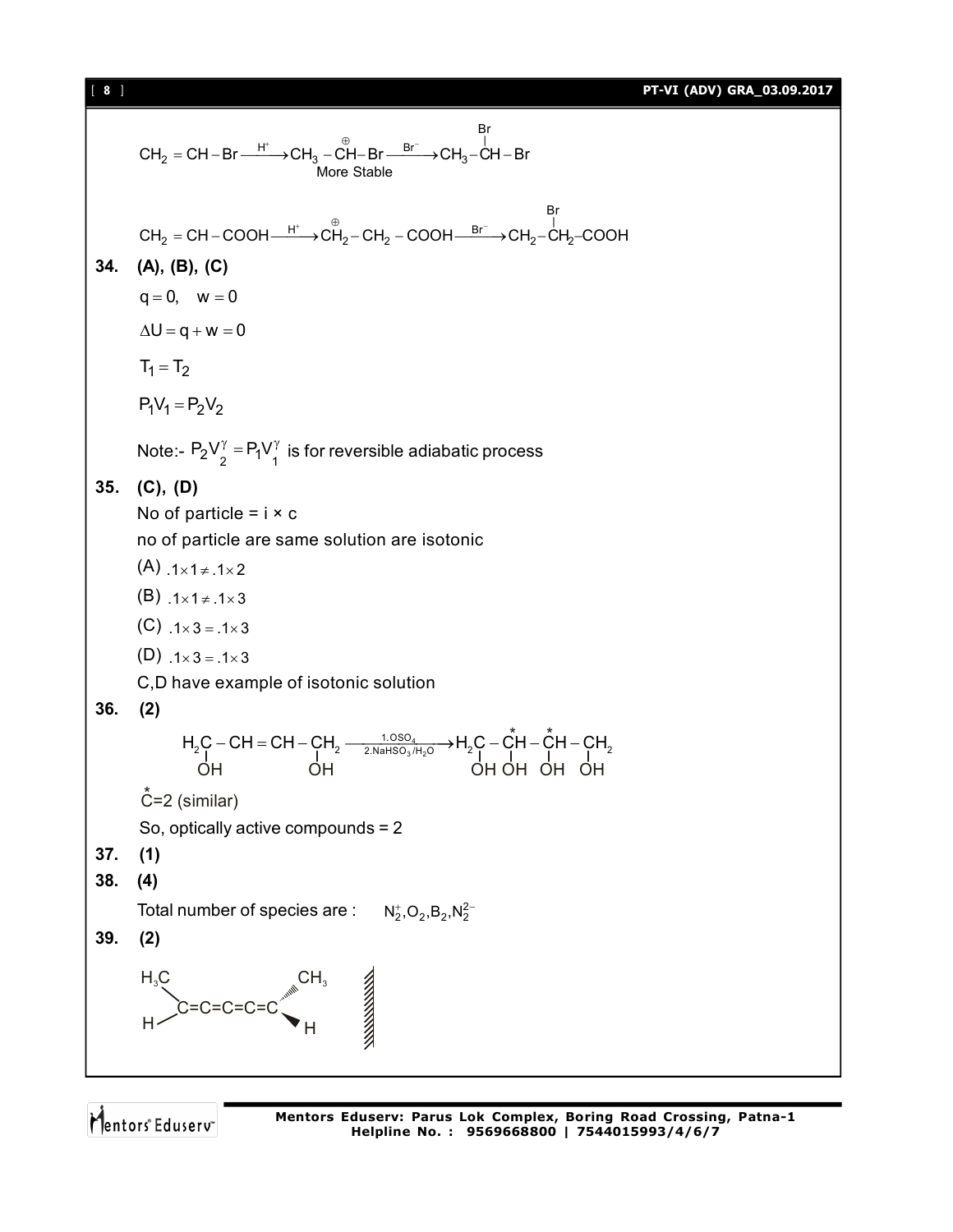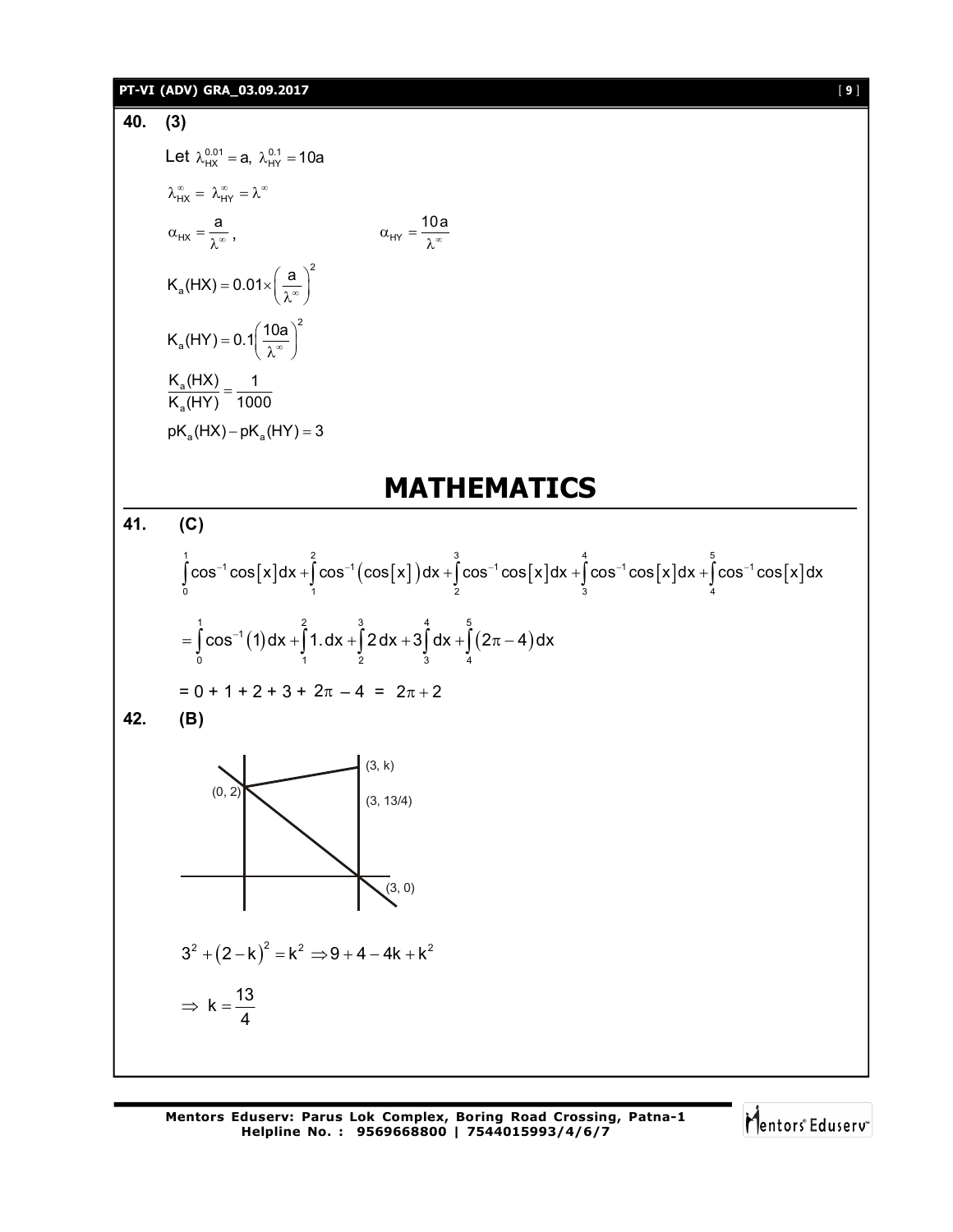[ **10** ] **PT-VI (ADV) GRA\_03.09.2017**

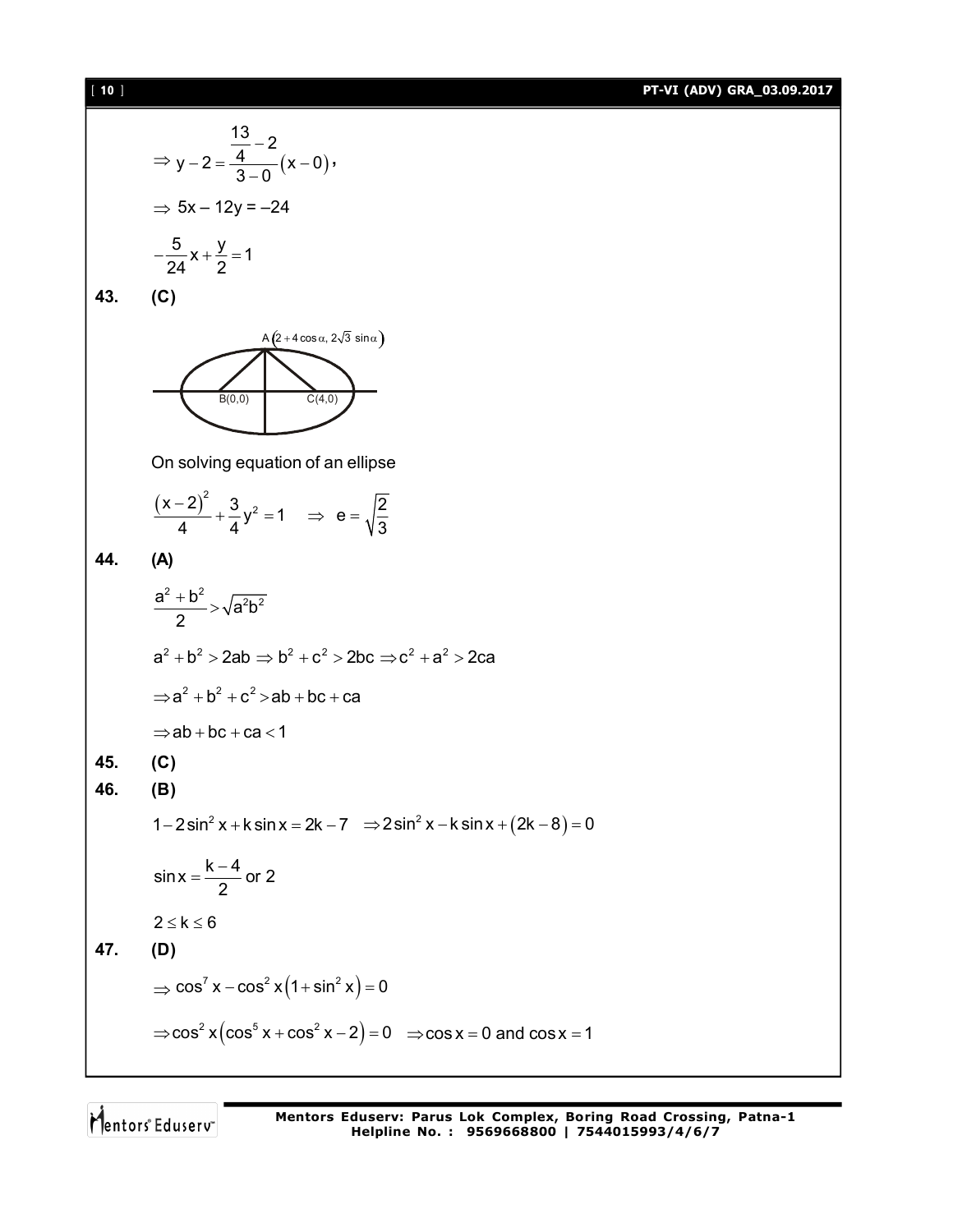## **PT-VI (ADV) GRA\_03.09.2017** [ **11** ]

**48. (C)**  $\sqrt{3h} - \sqrt{3k + 2} - 1 = 0$ On solving we get  $9x^{2} + 9y^{2} - 18xy - 18x + 6y + 1 = 0$  :  $h^{2} = ab$ So locus is parabola **49. (A)**  $I_n = -n \left[ I_n - (n - 1) I_{n - 2} + (n - 1) I_n \right]$ 3 1  $I_3$  3  $I_1$  5  $=$ **50. (D)** tan1 1000 tan1 1000<br>1 | ton<sup>=1</sup> y dy | [ton<sup>=1</sup> y dy | fo dy | f  $\int_{0}^{\infty} \left[ \tan^{-1} x \right] dx + \int_{\tan 1}^{\infty} \left[ \tan^{-1} x \right] dx = \int_{0}^{\infty} 0 \cdot dx + \int_{\tan 1}^{\infty} 1 \cdot dx \Rightarrow 1000 - \tan 1$ **51. (A, C)** 2 2 1 1 1  $\frac{1}{1+x^2} > \frac{1}{1+x^2} > \frac{1}{1+x}$ +  $x^2$   $1 + x^{\frac{\pi}{2}}$   $1 + y$ **52. (A, B)** Put  $\sin^2 x = t$ **53. (A, D) 54. (A, B, C) 55. (A, D) 56. (0)**  $(x-1)(x-2)....(x-45)$ 46  $I = \int_{0}^{1} (x-1)(x-2).....(x-45)dx$ (46 – x – 1)(46 – x – 2)……(46 – x – 45)( 46  $I = \int_{0}^{1} (46 - x - 1)(46 - x - 2)......(46 - x - 45)dx$  $(45-x)(43-x)......(1-x)$ 46  $= \int_{0}^{1} (45-x)(43-x)$ .......(1-x)dx  $\Rightarrow$  I = 0

Mentors Eduserv